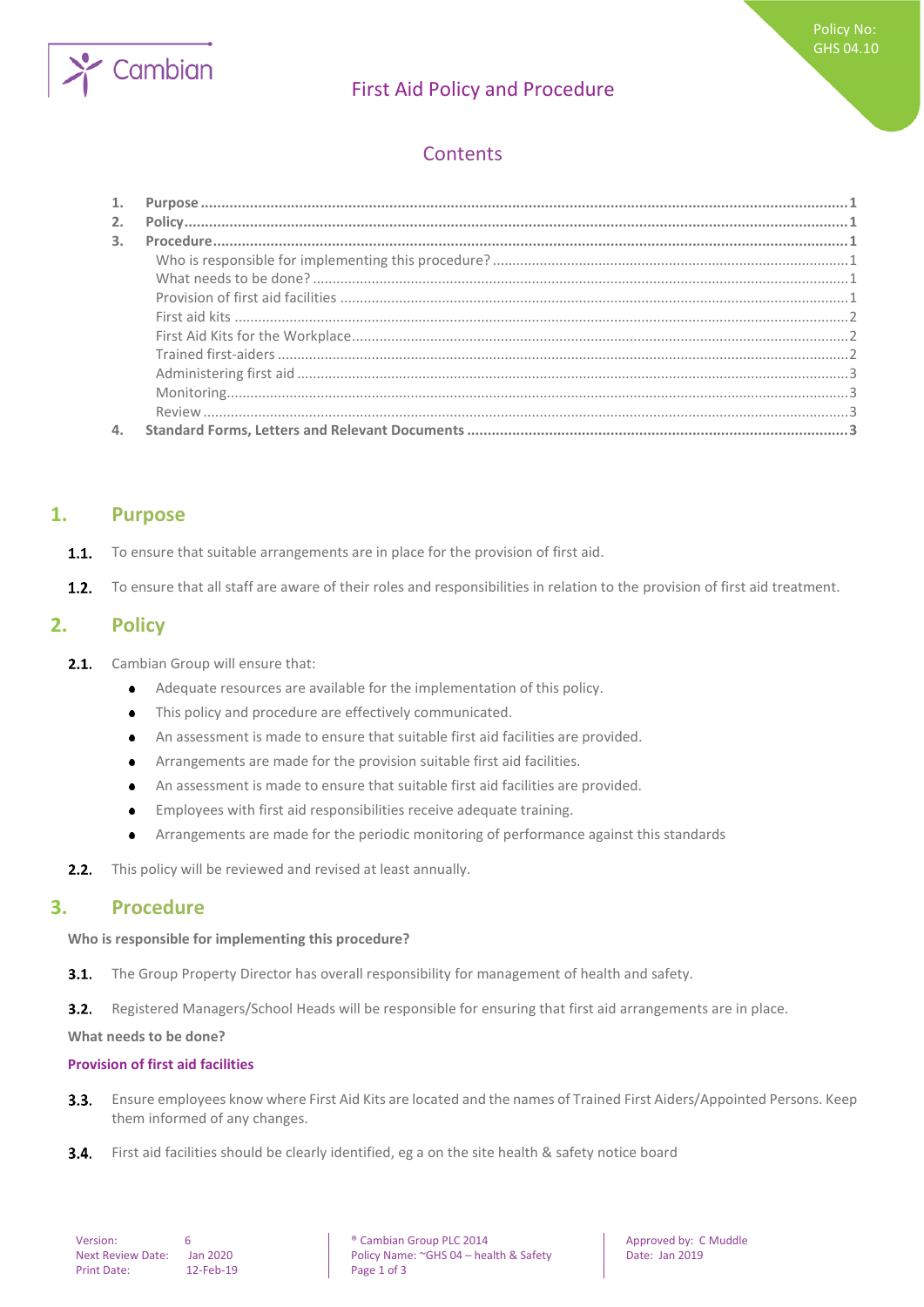

Policy No: GHS 04.10

- <span id="page-1-0"></span> $3.5.$ Regularly check the contents of first aid kits and ensure they remain fully stocked. They should contain a First Aid Guidance card (HSE publication) which will specify the contents that should be provided.
- <span id="page-1-1"></span> $3.6.$ Contents of British Standard Compliant (BS 8599-1)

### **First Aid Kits for the Workplace**

| <b>Contents</b>                | Small<br>Upto 25<br><b>Employees</b> | Medium<br>25 to 50<br><b>Employees</b> | Large<br>50 to 100<br><b>Employees</b> | <b>Travel</b><br>Individual<br>Employee |
|--------------------------------|--------------------------------------|----------------------------------------|----------------------------------------|-----------------------------------------|
| F/A guidance leaflet           | $\mathbf 1$                          | $\mathbf 1$                            | $\mathbf 1$                            | $\mathbf 1$                             |
| <b>Medium sterile dressing</b> | $\overline{4}$                       | 6                                      | 8                                      | $\mathbf 1$                             |
| Large sterile dressing         | $\mathbf 1$                          | $\overline{2}$                         | $\overline{2}$                         | $\mathbf 1$                             |
| <b>Triangular dressing</b>     | $\overline{2}$                       | 3                                      | $\overline{4}$                         | $\overline{2}$                          |
| <b>Safety pins</b>             | 12                                   | 12                                     | 24                                     | 12                                      |
| Eye dressing                   | $\overline{2}$                       | $\mathsf 3$                            | $\overline{4}$                         | $1\,$                                   |
| <b>Adhesive dressings</b>      | 40                                   | 60                                     | 100                                    | 20                                      |
| Sterile wet wipe               | 20                                   | 30                                     | 40                                     | $\overline{4}$                          |
| Microporous tape               | $\mathbf 1$                          | $\mathbf 1$                            | $\mathbf 1$                            | $\mathbf 1$                             |
| Nitrile gloves - pair          | 6                                    | $\mathsf g$                            | 12                                     | $\mathbf 1$                             |
| <b>Face shield</b>             | $\mathbf 1$                          | $\overline{2}$                         | 3                                      | $\mathbf 1$                             |
| <b>Foil blanket</b>            | $\mathbf 1$                          | $\overline{2}$                         | 3                                      | $\mathbf 1$                             |
| Burn dressing 10 x 10cm        | $\mathbf 1$                          | $\overline{2}$                         | $\overline{2}$                         | $\mathbf 1$                             |
| <b>Clothing shears</b>         | $\mathbf 1$                          | $\mathbf 1$                            | $\mathbf 1$                            | $1\,$                                   |
| Conforming bandage             | $\mathbf 1$                          | $\overline{2}$                         | $\overline{2}$                         | $1\,$                                   |
| <b>Finger dressing</b>         | $\overline{2}$                       | $\mathsf 3$                            | $\overline{4}$                         | $\mathsf{O}\xspace$                     |
| Sterile eyewash 250ml          | $\mathbf 0$                          | $\mathbf 0$                            | $\overline{0}$                         | $\mathbf 1$                             |

#### <span id="page-1-2"></span>**Trained first-aiders**

- $3.7.$ Ensure that employees are aware that they can only give first aid if they hold a current first aid certificate. This treatment can be provided to employees, individuals, visitors and any other people who are within Cambian's control.
- $3.8.$ Provide sufficient First Aiders on the site, to take account of shifts and absences. Cambian's policy is that there should be a minimum of one trained first aider per site.